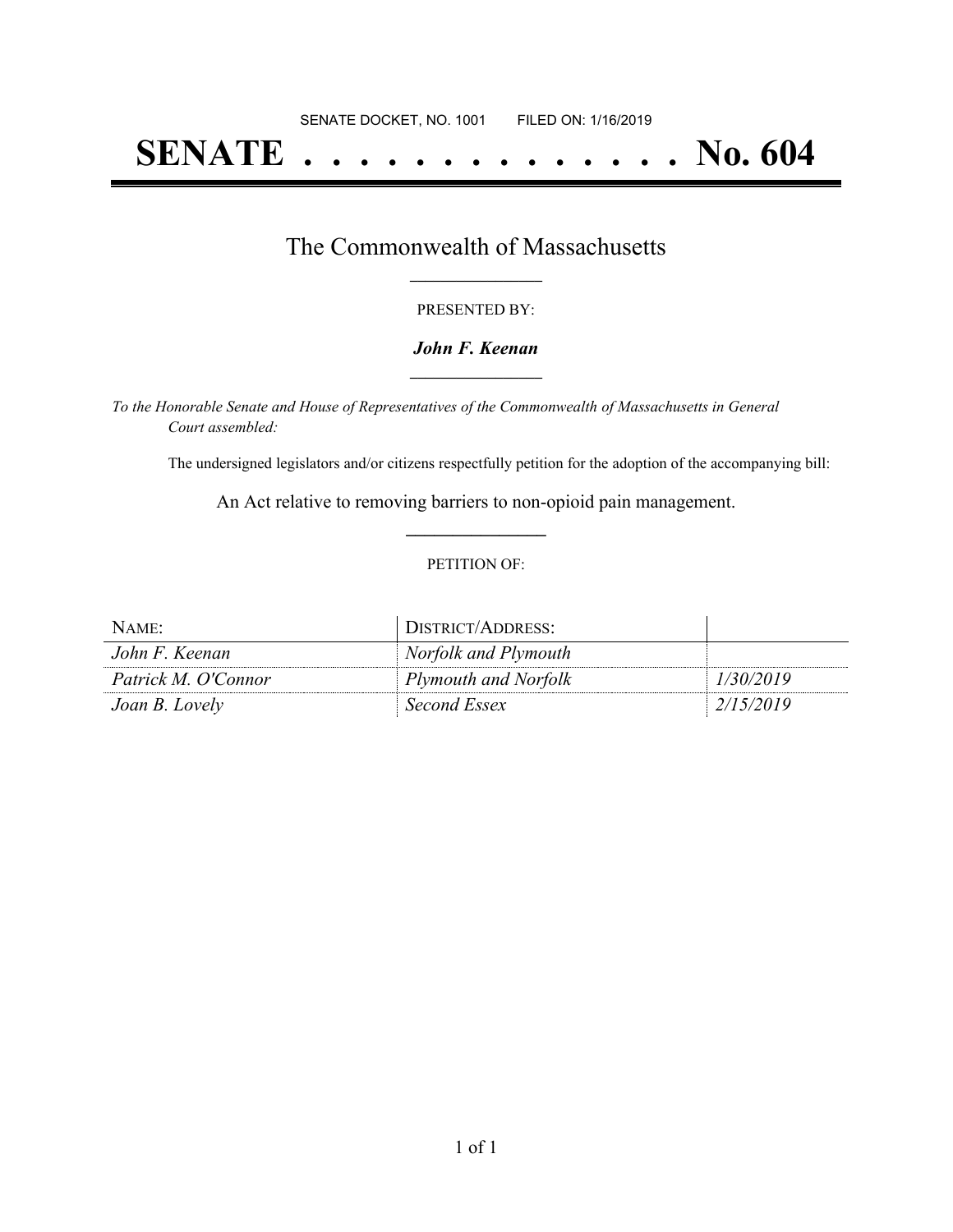# SENATE DOCKET, NO. 1001 FILED ON: 1/16/2019 **SENATE . . . . . . . . . . . . . . No. 604**

By Mr. Keenan, a petition (accompanied by bill, Senate, No. 604) of John F. Keenan, Patrick M. O'Connor and Joan B. Lovely for legislation relative to removing barriers to non-opioid pain management. Financial Services.

## The Commonwealth of Massachusetts

**In the One Hundred and Ninety-First General Court (2019-2020) \_\_\_\_\_\_\_\_\_\_\_\_\_\_\_**

**\_\_\_\_\_\_\_\_\_\_\_\_\_\_\_**

An Act relative to removing barriers to non-opioid pain management.

Be it enacted by the Senate and House of Representatives in General Court assembled, and by the authority *of the same, as follows:*

| $\mathbf{1}$   | SECTION 1. The second paragraph of Section 81 of Chapter 208 of the Acts of 2018 is            |
|----------------|------------------------------------------------------------------------------------------------|
| 2              | hereby amended by inserting the following sentence at the end thereof:- Any policy, contract,  |
| 3              | agreement, plan or certificate of insurance issued, delivered or renewed within the            |
| $\overline{4}$ | Commonwealth, which is considered creditable coverage under this section, shall not require a  |
| 5              | member to obtain a preauthorization for alternative pain management services identified by the |
| 6              | carrier as necessary to comply with said guidelines developed by the division of insurance.    |
| 7              | SECTION 2. The second paragraph of Section 85 of Chapter 208 of the Acts of 2018 is            |
| 8              | hereby amended by inserting the following sentence at the end thereof:- Any policy, contract,  |
| 9              | agreement, plan or certificate of insurance issued, delivered or renewed within the            |
| 10             | Commonwealth, which is considered creditable coverage under this section, shall not require a  |
|                |                                                                                                |
| 11             | member to obtain a preauthorization for alternative pain management services identified by the |
| 12             | carrier as necessary to comply with said guidelines developed by the division of insurance.    |